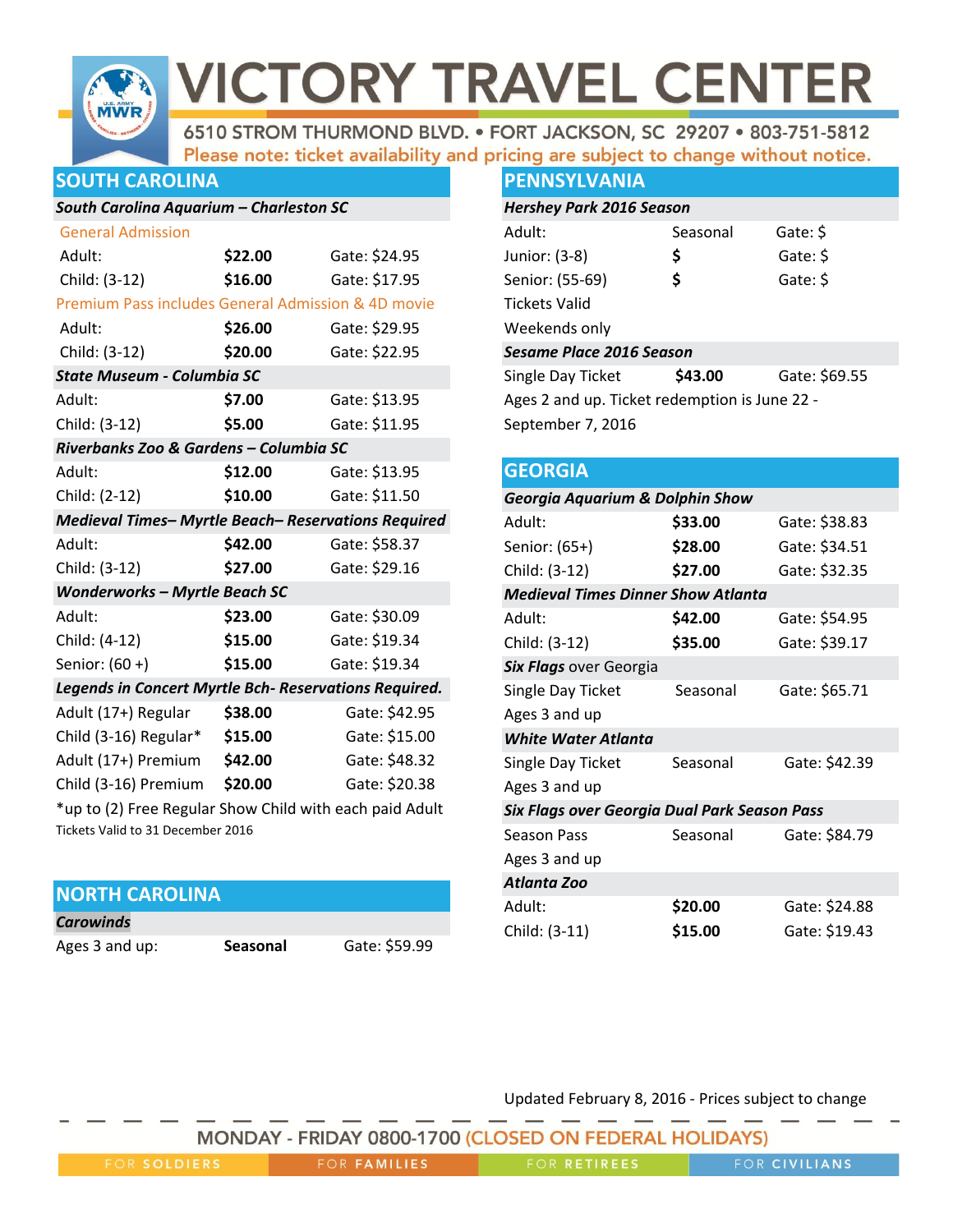

6510 STROM THURMOND BLVD. . FORT JACKSON, SC 29207 . 803-751-5812 Please note: ticket availability and pricing are subject to change without notice.

## **FLORIDA**

#### *SeaWorld Parks Waves of Honor 2016*

#### *[https://wavesofhonor.com](https://wavesofhonor.com/)*

*Active Duty Military (ONLY) and 3 direct dependents are eligible for 1 Day FREE admission* 

#### *CHOOSE YOUR ADVENTURE:*

*SeaWorld Orlando/Busch Gardens Tampa/Aquatica Orlando or Adventure Island Tampa.*

# *Valid 01 January – 31 December, 2016*

Choose Your Adventure – ONE Visit - **\$75** Valid for 1 Day admission to either SeaWorld Orlando or Busch Gardens Tampa

#### Choose Your Adventure – TWO Visits - **\$86**

Valid for (2) 1 Day admission to either SeaWorld Orlando, Aquatica Orlando, Busch Gardens Tampa or Adventure Island Tampa

#### Choose Your Adventure – THREE Visits - **\$95**

Valid for (3) 1 Day admission to either SeaWorld Orlando, Aquatica Orlando, Busch Gardens Tampa or Adventure Island Tampa Note: Tickets must be used by same person. Valid for 14 consecutive days. Visit multiple parks in same day counts as 1 day's use.

#### Unlimited Visits plus Parking **\$121.00**

Valid for Unlimited Visits to SeaWorld Orlando, Aquatica Orlando, Busch Gardens Tampa or Adventure Island Tampa Note: Tickets must be used by same person. Valid for 14 consecutive days, visits to multiple parks in same day counts as 1 day's use. INCLUDES GENERAL PARKING

#### *Aquatica Orlando*

| Any Single Day Ticket \$29.00                          |  |  | Gate: \$60.71 |  |
|--------------------------------------------------------|--|--|---------------|--|
| Valid any one day during 2016 season. Excludes special |  |  |               |  |
| events and separately ticketed events. Season          |  |  |               |  |
| expiration may change depending on weather.            |  |  |               |  |

| <b>Sleuth's Mystery Dinner Show - Orlando</b> |         |               |  |
|-----------------------------------------------|---------|---------------|--|
| Adult:                                        | \$42.00 | Gate: \$59.95 |  |
| Child: Ages 3-11                              | \$19.00 | Gate: \$28.95 |  |

| Pirates Town - Orlando (Reservation required) |         |               |  |
|-----------------------------------------------|---------|---------------|--|
| <b>Pirates Dinner Adventure</b>               |         |               |  |
| Adult:                                        | \$39.00 | Gate: \$72.37 |  |
| Child: Ages 3-11                              | \$35.00 | Gate: \$44.14 |  |
| <b>Treasure Tavern Adult Only (18 over)</b>   |         |               |  |
| Adult:                                        | \$43.00 | Gate: \$72.37 |  |
| <b>Three Musketeers</b>                       |         |               |  |
| Adult:                                        | \$38.00 | Gate: \$72.37 |  |
| Child: Ages 3-11                              | \$35.00 | Gate: \$44.14 |  |

#### *Florida Aquarium - Tampa*

| 1 Day Adult:                   | \$20.00 | Gate: \$23.95 |
|--------------------------------|---------|---------------|
| 1 Day Child: Ages 3-11 \$15.00 |         | Gate: \$18.95 |
| 1 Day Senior: 60+              | \$17.00 | Gate: \$20.95 |

| Wonder Works – Orlando ALL ACCESS ADMISSION             |         |               |  |
|---------------------------------------------------------|---------|---------------|--|
| Adult:                                                  | \$23.00 | Gate: \$31.94 |  |
| Child: Ages 4-12                                        | \$19.00 | Gate: \$25.55 |  |
| Senior: Ages 60+                                        | \$19.00 | Gate: \$25.55 |  |
| <b>Wonder Works - Outta Control Magic/Comedy Dinner</b> |         |               |  |
| Adult:                                                  | \$25.00 | Gate: \$31.94 |  |
| Child: Ages 4-12                                        | \$17.00 | Gate: \$21.29 |  |
| Senior: Ages 60+                                        | \$17.00 | Gate: \$21.29 |  |
| <b>Wonder Works - Ultimate Combo</b>                    |         |               |  |
| Adult:                                                  | \$40.00 | Gate: \$52.17 |  |
| Child: Ages 4-12                                        | \$31.00 | Gate: \$40.46 |  |
| Senior: Ages 60+                                        | \$31.00 | Gate: \$40.46 |  |
| <b>Fun Spot America Orlando &amp; Kissimmee</b>         |         |               |  |
| 1 Day 1-Park Pass                                       | \$36.00 | Gate: \$48.94 |  |
| <b>SKYCOASTER</b>                                       | \$18.00 | Gate: \$40.00 |  |

#### *Blue Man Group*

Military Special ages 3 and up \$49.00

| MONDAY - FRIDAY 0800-1700 (CLOSED ON FEDERAL HOLIDAYS) |                     |                     |                      |
|--------------------------------------------------------|---------------------|---------------------|----------------------|
| FOR SOLDIERS                                           | <b>FOR FAMILIES</b> | <b>FOR RETIREES</b> | <b>FOR CIVILIANS</b> |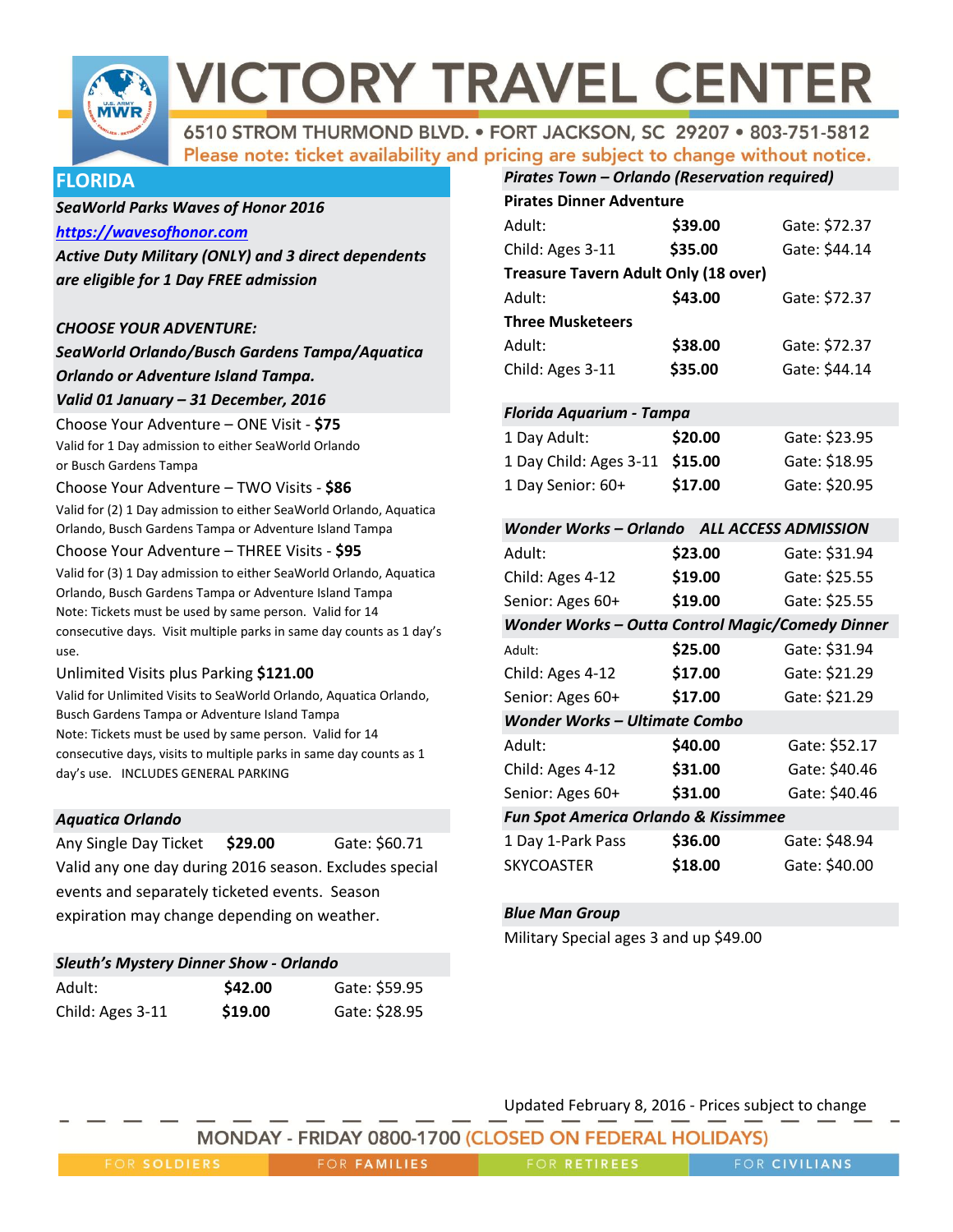

6510 STROM THURMOND BLVD. . FORT JACKSON, SC 29207 . 803-751-5812 Please note: ticket availability and pricing are subject to change without notice.

## **FLORIDA**

### *Kennedy Space Center*

Adult: (Age 12-up) **\$43.00** Gate: \$53.25 Child: (Age 3-11) **\$35.00** Gate: \$42.60 Admission to all attractions with Visitor Complex and US Astronaut Hall of Fame. Behind the scene NASA Bus Tour every 15 minutes from 10am-230pm. 2 hours in length. Bus tours subject to change due to rocket launches, special events and weather

## **NCC Space Pass plus – Reservations Required**

| Adult: (Age 12-up)                                       | \$101.00 | Gate: \$111.81 |
|----------------------------------------------------------|----------|----------------|
| Child: (Age 3-11)                                        | \$72.00  | Gate: \$79.86  |
| Space pass allows you all-access to KSC Visitor Complex, |          |                |
| Lunch with an Astronaut and guided KSC Up Close Tour.    |          |                |
| Lunch is at 12:00pm and includes a banquet style lunch   |          |                |
| with a speaking appearance.                              |          |                |

## *Medieval Times Dinner Show Kissimmee*

| Adult:        | \$42.00 | Gate: \$67.36 |
|---------------|---------|---------------|
| Child: (3-12) | \$35.00 | Gate: \$39.54 |

## *Gatorland 1 Day*

| Active/Retired Military Only is FREE thru 31 Dec 2016                                                                                                                                                                               |             |                |  |
|-------------------------------------------------------------------------------------------------------------------------------------------------------------------------------------------------------------------------------------|-------------|----------------|--|
| Adult:                                                                                                                                                                                                                              | \$21.00     | Gate: \$28.74  |  |
| Child: (3-12)                                                                                                                                                                                                                       | \$15.00     | Gate: \$22.02  |  |
| ZIPLINE (at least 37")                                                                                                                                                                                                              | \$56.00     | Gate: \$74.54  |  |
| <b>LEGOLAND Florida - Get 2<sup>nd</sup> Day Free</b>                                                                                                                                                                               |             |                |  |
| <b>Active Duty Military</b>                                                                                                                                                                                                         | <b>FREE</b> |                |  |
| 1 Day Adult                                                                                                                                                                                                                         | \$56.00     | Gate: \$111.28 |  |
| Day Child (ages 3-12)                                                                                                                                                                                                               | \$52.00     | Gate: \$103.79 |  |
| Day Senior (ages 65+)                                                                                                                                                                                                               | \$52.00     | Gate: \$103.79 |  |
| 2 <sup>nd</sup> Day Free must be used within 9 days of 1 <sup>st</sup> visit                                                                                                                                                        |             |                |  |
| LEGOLAND Florida plus Water Park 2 <sup>nd</sup> day FREE                                                                                                                                                                           |             |                |  |
| 1 Day Adult                                                                                                                                                                                                                         | \$69.00     | Gate: \$154.08 |  |
| 1 Day Child (ages 3-12) \$64.00                                                                                                                                                                                                     |             | Gate: \$146.59 |  |
| 1 Day Senior (ages 65+) \$64.00                                                                                                                                                                                                     |             | Gate: \$146.59 |  |
| $\sim$ nd $\sim$ . Fig. to the set of the set of the set of the set of $\sim$ set of the set of the set of the set of the set of the set of the set of the set of the set of the set of the set of the set of the set of the set of |             |                |  |

2 Day Free must be used within 9 days of  $1^\circ$  visit

## **VIRGINIA**

| <b>Kings Dominion Water Country USA</b>                    |          |                |  |
|------------------------------------------------------------|----------|----------------|--|
| Ages 3 and up                                              | Seasonal | Gate: \$65.00  |  |
| Gold Season Pass                                           |          | Gate: \$118.00 |  |
| <b>Luray Caverns</b>                                       |          |                |  |
| Adult:                                                     | \$21.00  | Gate: \$26.00  |  |
| Child (ages 6-12)                                          | \$11.00  | Gate: \$14.00  |  |
| <b>Busch Gardens Williamsburg</b>                          |          |                |  |
| 1 Day ages 3 and up \$46.00                                |          | Gate: \$77.00  |  |
| Valid March 20 – October 30, 2016                          |          |                |  |
| <b>Water Country USA - Williamsburg</b>                    |          |                |  |
| 1 Day ages 3 and up \$35.00                                |          | Gate: \$52.00  |  |
| Valid May 21 - September 5, 2016                           |          |                |  |
| <b>Busch Gardens/Water Country Flex Pass- Williamsburg</b> |          |                |  |
| 1 Day ages 3 and up \$75.00                                |          | Gate: \$95.00  |  |
| Valid May 21 - September 5, 2016                           |          |                |  |
| Unlimited Visits to BGW & WC up to 7 consecutive days.     |          |                |  |
|                                                            |          |                |  |

# **CITY PASS – Valid till 28 February 2016 No Refunds – No Exchanges once purchased** *ATLANTA, GA*  Adult: **\$65.00** Gate: \$79.00 Child (ages 3-12) **\$52.00** Gate: \$64.00 *TAMPA, FL* Adult: **\$86.00** Gate: \$99.00 Child (ages 3-9 ) **\$73.00** Gate: \$84.00 *PHILADELPHIA, PA* Adult: **\$62.00** Gate: \$72.00 Child (ages 2-12) **\$43.00** Gate: \$49.00 *NEW YORK CITY* Adult: **\$99.00** Gate: \$114.00 Child (ages 6-17) **\$77.00** Gate: \$89.00 *BOSTON, MA*

| <b>DUSIUN, IVIM</b> |         |               |
|---------------------|---------|---------------|
| Adult:              | \$43.00 | Gate: \$49.00 |
| Child (ages 3-11)   | \$31.00 | Gate: \$36.00 |

| MONDAY - FRIDAY 0800-1700 (CLOSED ON FEDERAL HOLIDAYS) |                     |                     |                      |
|--------------------------------------------------------|---------------------|---------------------|----------------------|
| <b>FOR SOLDIERS</b>                                    | <b>FOR FAMILIES</b> | <b>FOR RETIREES</b> | <b>FOR CIVILIANS</b> |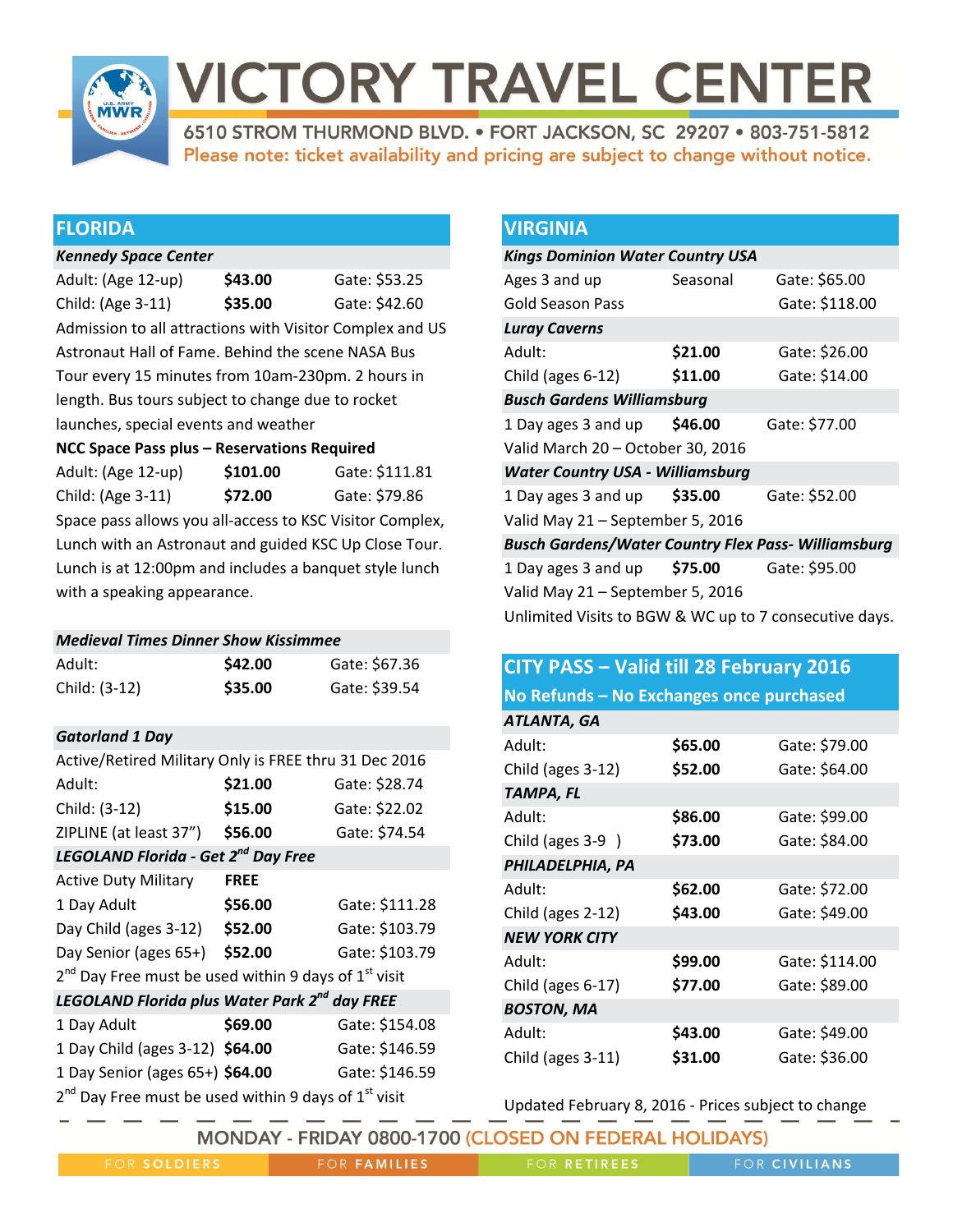

6510 STROM THURMOND BLVD. . FORT JACKSON, SC 29207 . 803-751-5812 Please note: ticket availability and pricing are subject to change without notice.

# **WALT DISNEY WORLD**

### 1 Day Epcot, Hollywood Studios or Animal Kingdom

| Only                                                  |          |                |  |
|-------------------------------------------------------|----------|----------------|--|
| Adult:                                                | \$102.00 | Gate: \$103.31 |  |
| Child: (3-9)                                          | \$96.00  | Gate: \$96.92  |  |
| 1 Day Magic Kingdom Only                              |          |                |  |
| Adult:                                                | \$110.00 | Gate: \$111.83 |  |
| Child: (3-9)                                          | \$104.00 | Gate: \$105.44 |  |
| 2 Day Magic Your Way                                  |          |                |  |
| Adult:                                                | \$201.00 | Gate: \$204.48 |  |
| Child: (3-9)                                          | \$188.00 | Gate: \$190.64 |  |
| 3 Day Magic Your Way                                  |          |                |  |
| Adult:                                                | \$269.00 | Gate: \$292.88 |  |
| Child: (3-9)                                          | \$251.00 | Gate: \$272.64 |  |
| 4 Day Magic Your Way                                  |          |                |  |
| Adult:                                                | \$299.00 | Gate: \$324.83 |  |
| Child: (3-9)                                          | \$279.00 | Gate: \$303.53 |  |
| 5 Day Magic Your Way                                  |          |                |  |
| Adult:                                                | \$309.00 | Gate: \$335.48 |  |
| Child: (3-9)                                          | \$289.00 | Gate: \$314.18 |  |
| <b>6 Day Magic Your Way</b>                           |          |                |  |
| Adult:                                                | \$318.00 | Gate: \$346.13 |  |
| Child: (3-9)                                          | \$298.00 | Gate: \$324.83 |  |
| 7 Day Magic Your Way                                  |          |                |  |
| Adult:                                                | \$328.00 | Gate: \$356.78 |  |
| Child: (3-9)                                          | \$308.00 | Gate: \$335.48 |  |
| 8 Day Magic Your Way                                  |          |                |  |
| Adult:                                                | \$337.00 | Gate: \$367.43 |  |
| Child: (3-9)                                          | \$318.00 | Gate: \$346.13 |  |
| 9 Day Magic Your Way                                  |          |                |  |
| Adult:                                                | \$347.00 | Gate: \$378.08 |  |
| Child: (3-9)                                          | \$328.00 | Gate: \$356.78 |  |
| 10 Day Magic Your Way                                 |          |                |  |
| Adult:                                                | \$357.00 | Gate: \$388.73 |  |
| Child: (3-9)                                          | \$338.00 | Gate: \$367.43 |  |
| 2-10 Day Base tickets are special ordered with 14 Day |          |                |  |
| delivery. Additional Ticket Options: Park Hopper \$68 |          |                |  |

Water Park Fun \$68 - To Add Both \$95.00

# **WALT DISNEY WORLD MILITARY SALUTE 4 DAY PARK HOPPER FOR ONLY \$196.00!**

**The Armed Forces Salute Ticket is available to the following US military members: Active Duty Soldiers, Active Reservist, Active National Guard, Retired Military, 100% Disabled Veterans with a valid military ID card (DD Form 1173)**

**Eligible service member or spouse may purchase up to six (6) tickets (but not both). One of the six tickets must be used by the Eligible Service Member or his/her spouse. All parties must to present with eligible service member to activate tickets.**

Tickets MUST be TOTALLY used by December 19, 2016. Blackout dates – 20 March – 01 April, 2016

# **UNIVERSAL ORLANDO**

| <b>Universal Studios/Island of Adventure and</b>          |          |                |
|-----------------------------------------------------------|----------|----------------|
| <b>City Walk</b>                                          |          |                |
| 1 Day Base - Admission to either UO or Island of          |          |                |
| Adventure. Not valid for the Hogwarts Express             |          |                |
| :Adult                                                    | \$106.00 | Gate: \$108.63 |
| Child: (Ages 3-9)                                         | \$102.00 | Gate: \$103.31 |
| BASE TICKET is for only one park per day. Park to Park is |          |                |
| either park or both parks in same day. Tickets expire 13  |          |                |
| days after first usage.                                   |          |                |
| 1 Day Park to Park with 2 FREE DAYS MILITARY SPECIAL      |          |                |
| Adult:                                                    | \$147.00 | Gate: \$239.62 |
| Child: (Ages 3-9)                                         | \$142.00 | Gate: \$228.97 |
| Military tickets are valid for US Armed Forces and DOD    |          |                |
| Employees. Tickets MUST be exchanged and activated        |          |                |

by the eligible person at Universal Orlando or Islands of Adventure. Tickets on sale thru 18 May, 2016 and Valid for use by 31 May, 2016.